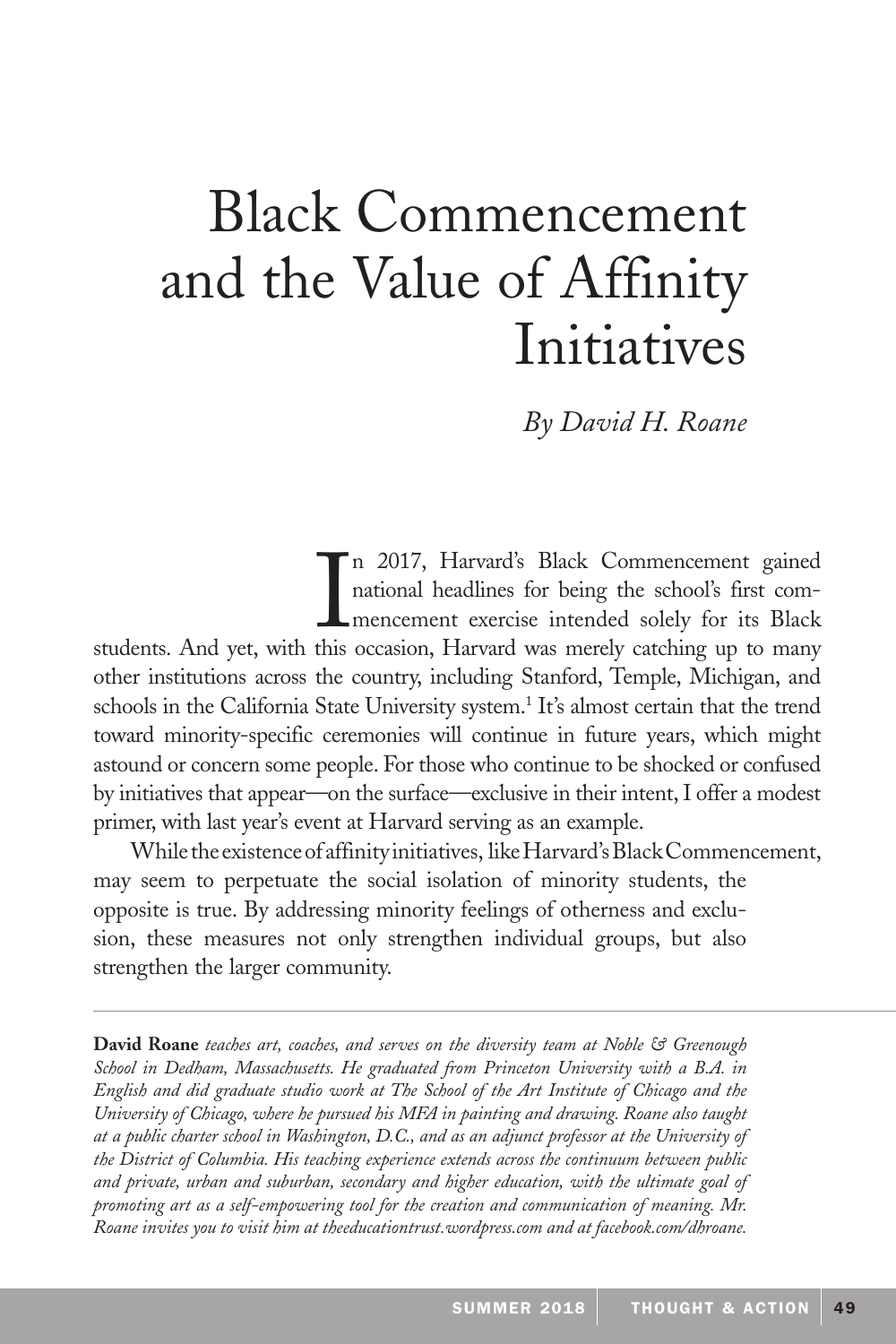Overall, our nation's college campuses are becoming more diverse. While white students accounted for 84 percent of all college students in the U.S. in 1976, they only accounted for 58 percent in 2015.<sup>2</sup> In 2017, for the second year in a row, the majority of Harvard's freshman class was students of color.3 Still, on most campuses the percentage of any *single* racial or ethnic group, apart from white, remains small.<sup>4</sup> At Harvard specifically, according to federal data, white students represent 43 percent of

*Minorities remain in the self-conscious position of having to explain themselves to the larger community, or worse, justify why they are here at all. This is their tax. This is their burden.* 

the overall student body—compared to just five percent for Blacks.<sup>5</sup> As is the case for most of our nation's white students, membership within the majority, or plurality, has its advantages, chief among them an entire culture normed to one's existence and experiences. As a result, those living outside of the majority culture often feel alienated or overlooked, and are often taxed with the burden of explaining the value of their contributions.

In recent years, events at Harvard have demonstrated the extent to which Black and brown students feel alienated, invisible, or "othered." In 2015, framed portraits of several Black law professors were defaced.<sup>6</sup> A year later controversy ensued regarding the design of the law school shield, which had been modeled after the crest of an 18th-century slaveholding family.7 For Black students on campus, these kinds of painful gestures leave them with the paradoxical experience of being highly visible due to racial differences that simultaneously render them socially *invisible.*

One's presence as a minority always represents a teachable moment for those in the majority. Minorities remain in the rather self-conscious position of having to explain themselves to the larger community, or, worse, justify why they are here at all. This is their tax. This is their burden. And it doesn't stop there. In addition to justifying their existence, minorities find themselves forced to explain—or even prove—maltreatment. Black Lives Matter, for instance, was designed to reveal what the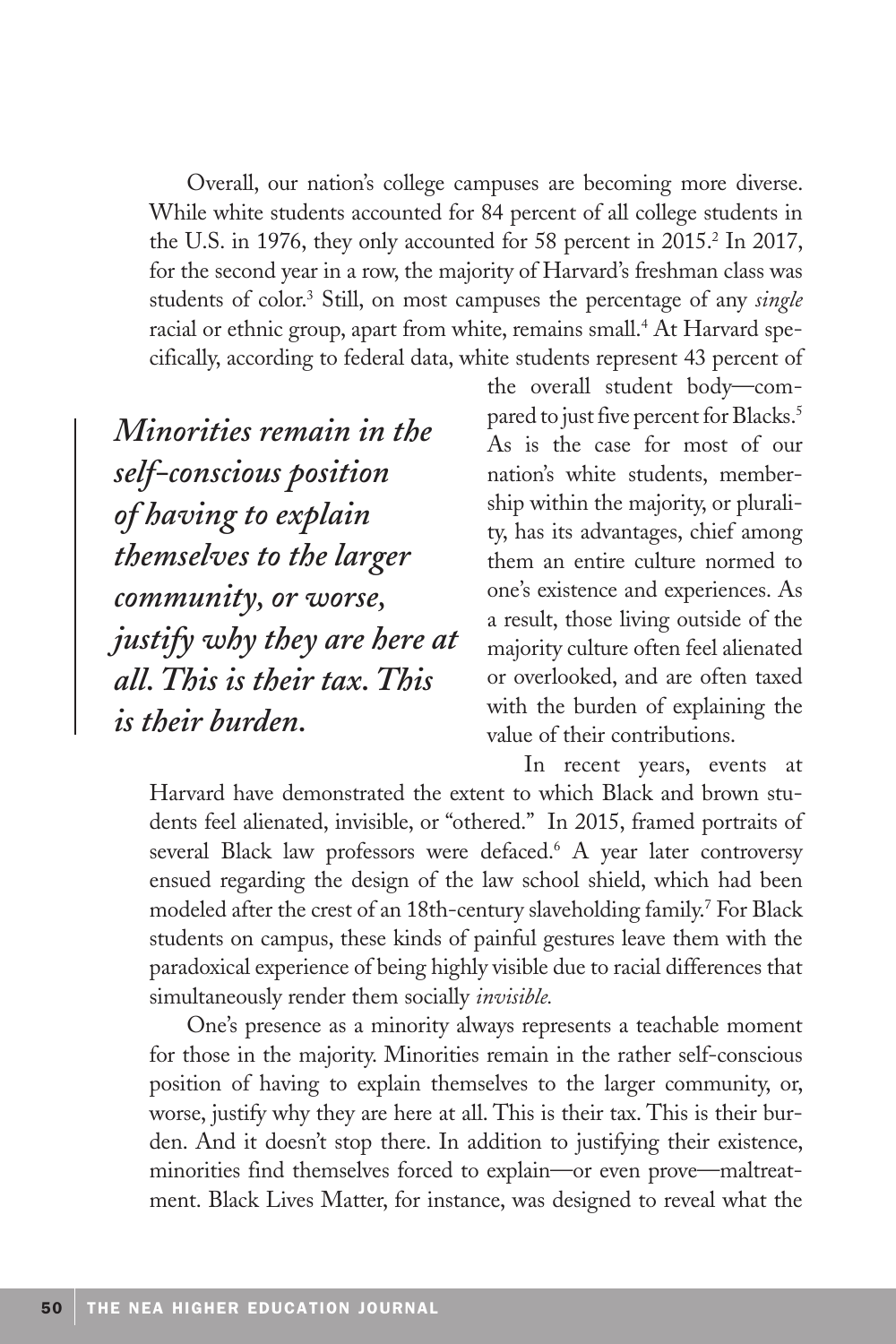general public should have already known: that police brutality really does occur. This time last year, when the Baltimore Orioles visited Boston and one of its outfielders claimed that a Red Sox fan taunted him with shouts of the N-word, some demanded cell phone evidence as proof.8

So, when student organizers of last year's Harvard Black Commencement said the ceremony was an opportunity to "build fellowship and build a community," and that its purpose was to "add something that was missing," we might con-

clude that what had been missing for Black students is a thoroughly validated existence.<sup>9</sup>

A F F I N I T Y INITIATIVES AS R E F U G E A N D SANCTUARY

As a minority, living an expository existence, instead of a validated one, has the potential to be emotionally draining and

*As sources of refuge and sanctuary, affinity initiatives provide a temporary reprieve from the existential tax burdened by the occasion of one's "othered" status.*

oppressive in nature. Affinity initiatives, however, offer opportunities for minorities to honor the impulse of bonding with those of similar background and experiences, where people needn't feel the pressure to explain themselves, because who they are is assumed to be understood. It's the pleasure of solitude, of being alone with self, only scaled up for groups. As sources of refuge and sanctuary, affinity initiatives provide a temporary reprieve from the existential tax burdened by the occasion of one's "othered" status, effectively closing any emotional advantage gap between social groups. Relief can assume the following purposes.

## *Refuge from Ambassadorship*

Affinity initiatives may ease the burden minorities feel in having to represent their group and serve as teachers for the outside world. For example, white students touching the hair of Black students and wondering about its texture forces Black students either to recoil or explain the rationale behind straightening versus "going natural."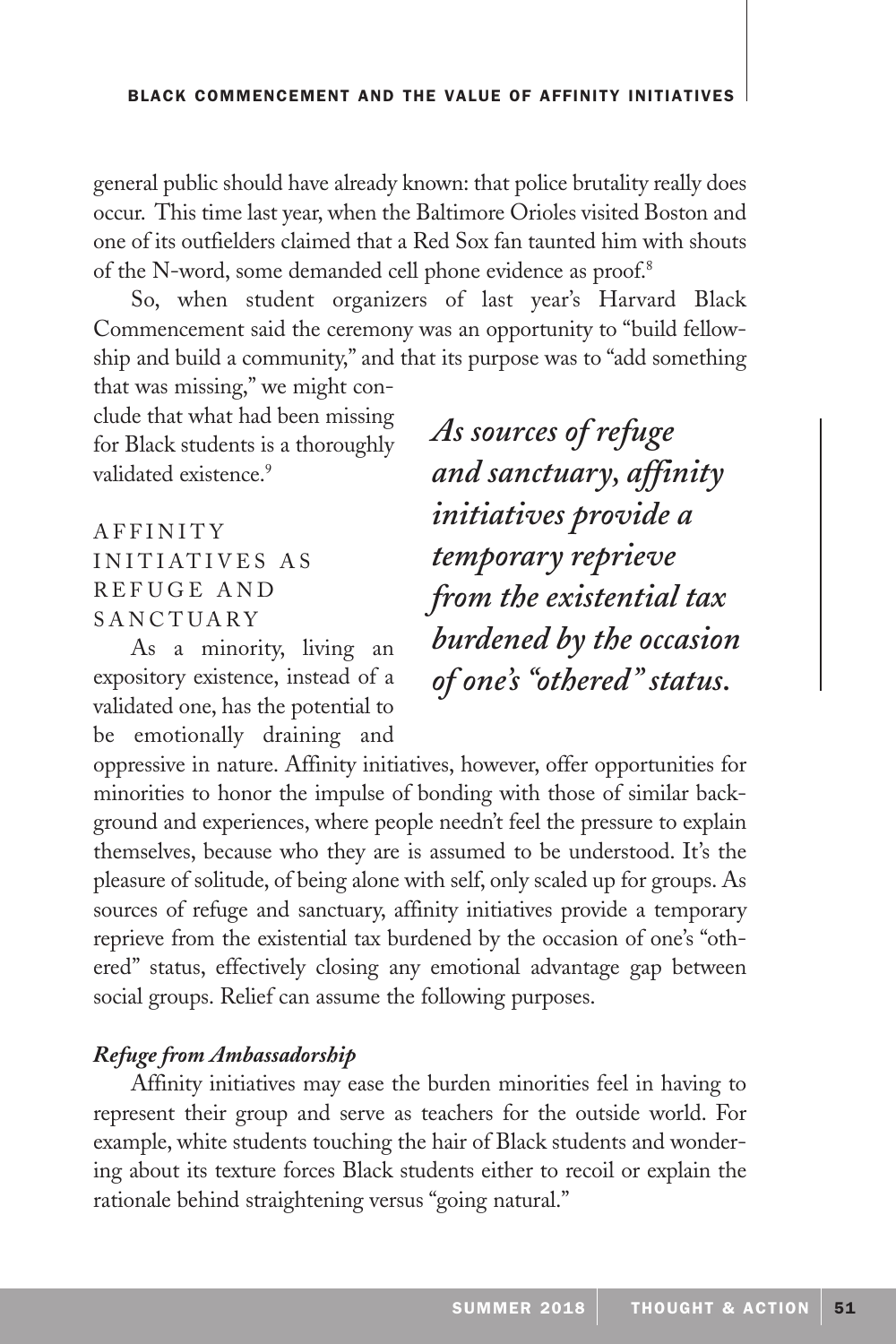Even when performed in the spirit of cultural exchange, the task of educating members of a larger public about who one is and where one comes from—and convincing those members of the value inherent to both—can be exhausting. Living with even the vague expectation that one must serve as the cultural ambassador for an entire group can leave a person emotionally deplete.

At Harvard's Black Com-mencement, each graduate donned a stole

*For many minorities, efforts to be included within the dominant culture come with a cost, one that is paid with a sense of loss concerning, for example, one's native culture.*

made of African Kente cloth. "Your parents, your colleagues, and those who are there in the audience are there to celebrate you because they know your common struggle," a Harvard organizer said. "There's a shared history; there's a shared struggle; there's a shared identity." Affinity initiatives make affirmation, empathy, and validation available in ways that don't require any previous convincing for students to receive.

## *Refuge from Duality: A Sanctuary for Personal Wholeness*

Fear of being excluded for their differences can drive minorities to conform in ways that don't match who they are on the inside, resulting in a tension between external and internal realities, public and private forms of identity. Consequently, a Duboisian double-consciousness emerges in which minorities may find themselves straddling two worlds: one represented by membership within the minority or subdominant group, the other by a desire for inclusion within the majority or dominant culture. Survival requires an understanding of the norms particular to each world, proficiency in the interpretation and use of expressions associated with those norms, and the almost super-human ability to quickly switch between their cues and codes, a phenomenon known as "code switching." For many minorities, efforts to be included within the dominant culture come with a cost, one that is paid with a sense of loss concerning, for example, one's native culture or heritage.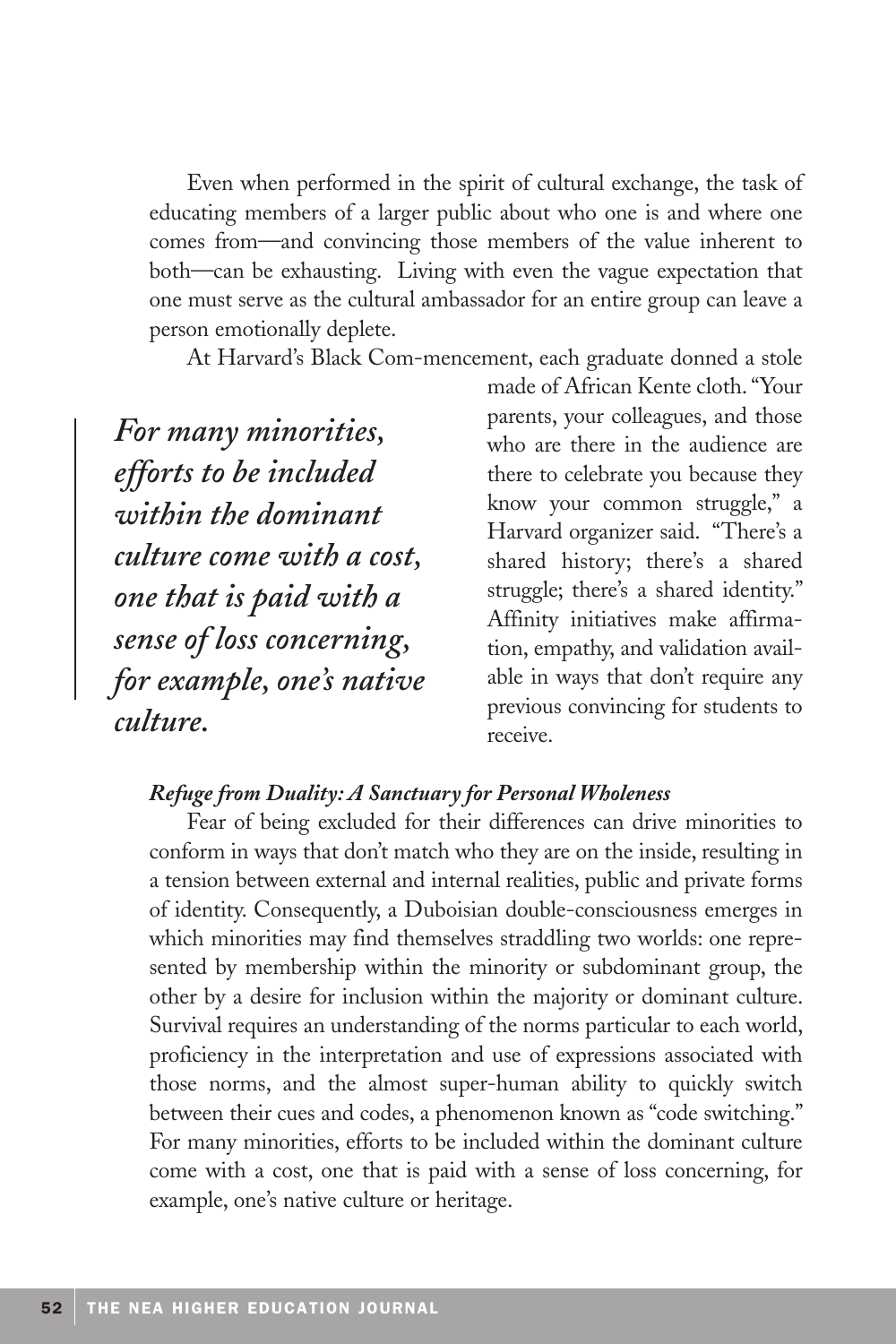Affinity initiatives, however, can provide relief from such pressures in the form of singular communities held together with cultural references that are not only shared, but native. Even temporary relief from duality can deliver lasting alleviation from the "schizophrenic-like" negotiation of living such complicated existences.

Offering a chance for repair and recovery, affinity initiatives exist as sanctuaries for self-healing and wholeness. In so doing, affinity initiatives

become resources from which minorities can derive the personal strength needed for positive and constructive membership within the larger community.

## THE MATTER OF S E L F - S E G R E G AT I O N

Despite the salubrious effects of affinity initiatives, their existence does raise some stubborn questions. For instance, do such initiatives over-emphasize otherness by placing too much value on

*Affinity initiatives become resources from which minorities can derive the personal strength needed for positive and constructive membership within the larger community.*

difference? Do they perpetuate feelings of isolation among minorities, serving to further any existing alienation? Do they reinforce human tribal instincts, thereby mimicking the very systems of exclusion that led to the need for such affinity initiatives in the first place?

These questions, while valid, fail to acknowledge the privilege afforded to people within the majority who can cluster in ways that are exclusive to their group and not have others perceive the act as self-segregating.<sup>11</sup> Think of all those instances involving majority white gatherings and how the homogeneity of those gatherings goes largely unnoticed, their exclusive nature barely regarded.

Harvard, like many of our institutions, continues to be appraised and claimed as white space. As the defaced portraits of black law professors demonstrate, the claiming of school space as white space occurs through the display of photographs and plaques, the naming of buildings, and, as we've also seen at Harvard, the use of symbolic crests belonging to old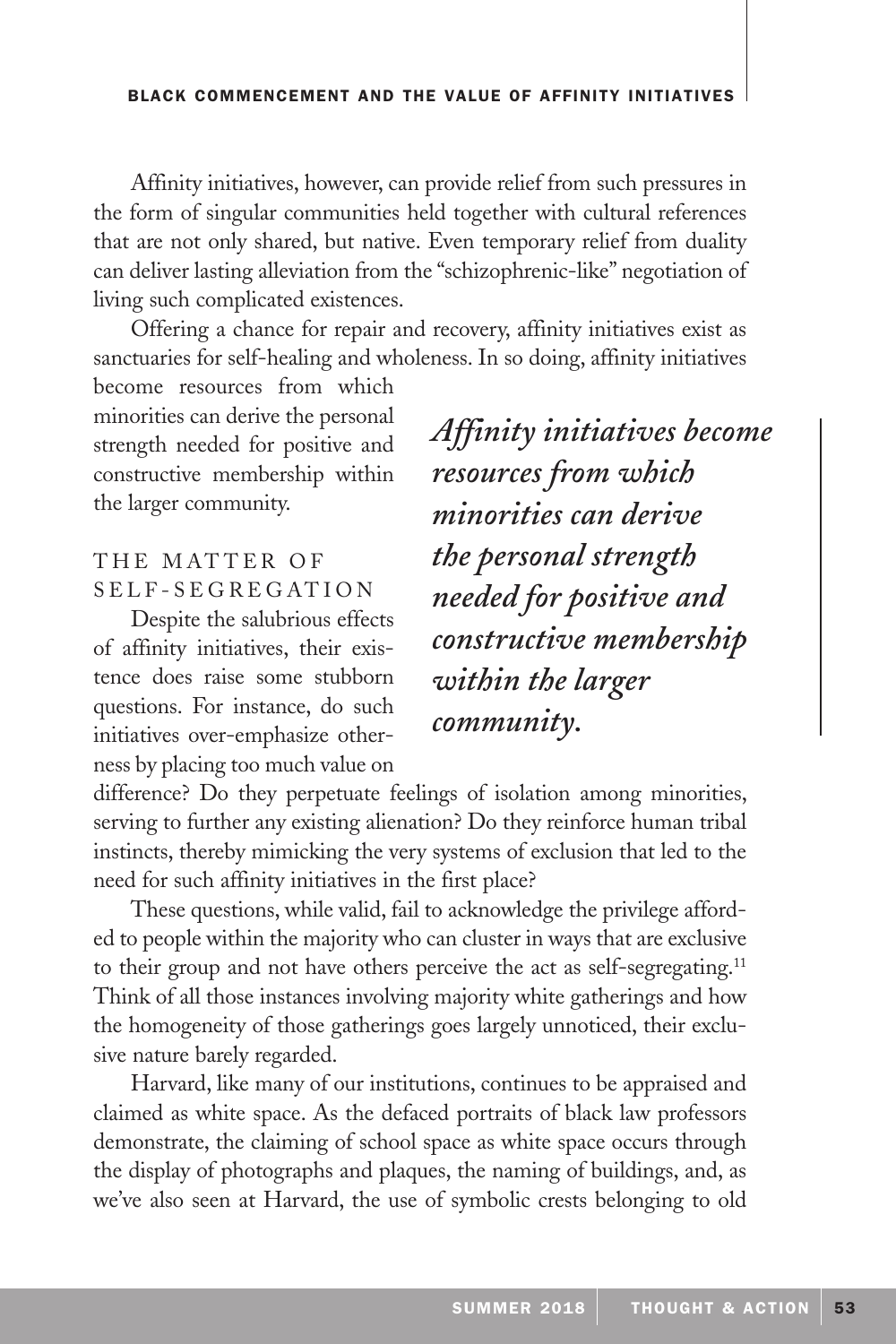white families. These spaces—and the natural clustering of white people within them—exist as powerful affirmations of how entrenched as the norm racial majority culture remains and, as a result, how widely available white affinity is for those who happen to be white.<sup>12</sup> Black affinity stands out because it stands in contrast.

Some people feel that the promotion of affinity initiatives is another example of identity politics run amok and that racial affinity grouping and

*Some people feel that racial affinity grouping and the willful "re-segregation" enacted by minorities represents a step backwards in race relations. In response, one might ask, "Why that criticsm now?"*

the willful "re-segregation" enacted by minorities represents a step backwards in race relations. In response, one might ask, "Why that criticism now?" Where's the outrage over the exclusion that Black and brown people have experienced historically and still experience today? It's possible that, as a form of minority empowerment, minority affinity intimidates those in the majority who perceive it as a threat to their own privilege and position. Finally, the more misguided

aspects of post-racial thought might also lead some people to believe that, in general, diversity is something that should be *lived* and not engineered. Such thinking incorrectly assumes that addressing issues of race grants race more power than it deserves and that any effort to address the existence of race robs diversity of its authenticity.

Diversity and racial justice, however, cannot be created accidentally. Unless we are intentional about addressing issues of race, we risk defaulting towards systems that are set up as unjust, making us complicit in the legitimization, perpetuation, and defense of those systems. When redressing racial injustice, we do so by intentionally confronting race and the racism it produces. Only then, by creating diversity through the conscious and deliberate means of *nurture,* will we ever achieve diversity as ordinary *nature.*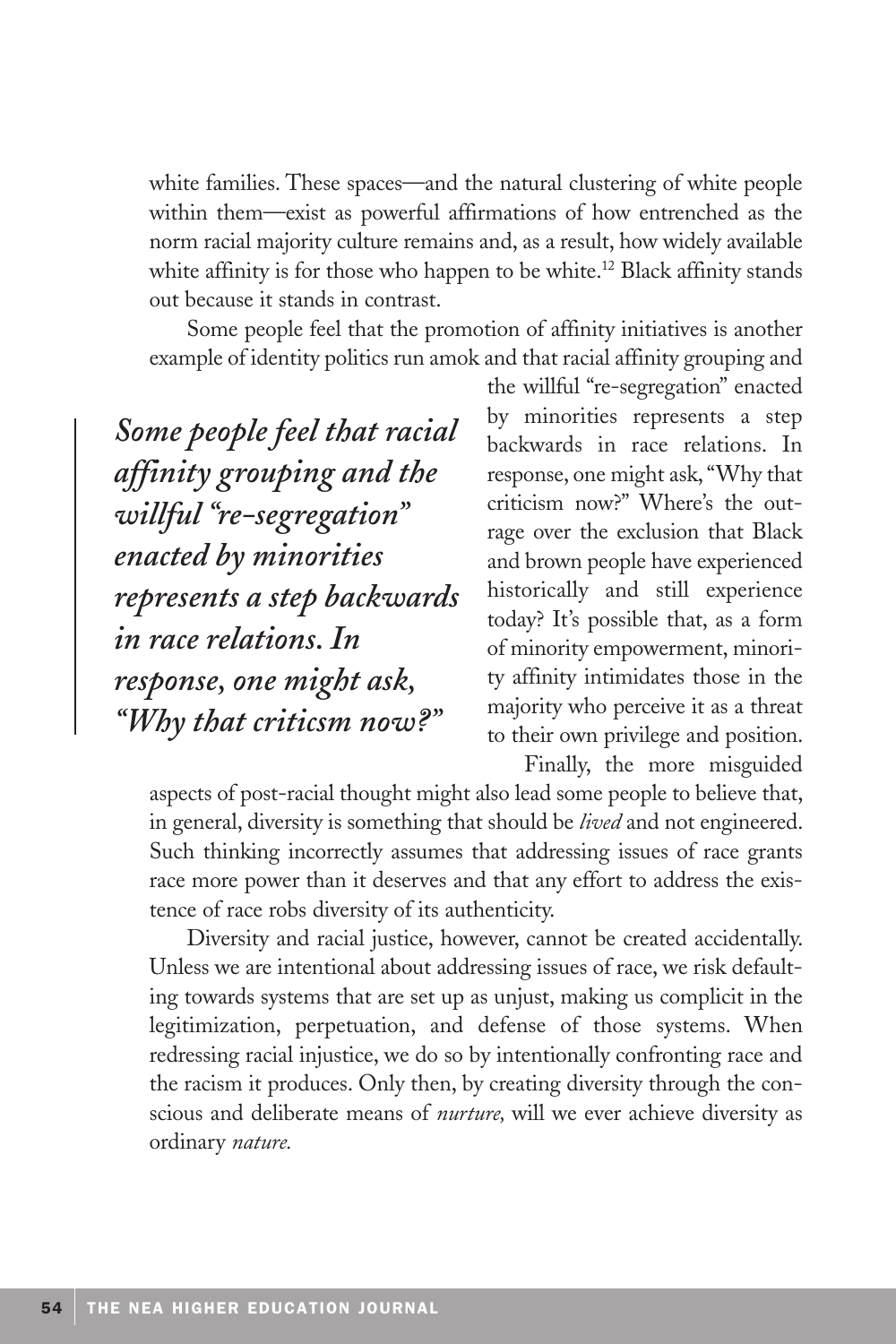#### THE QUEST FOR WHOLENESS

Ultimately, for affinity initiatives to work, they must be about wholeness—on all levels. They must function to heal both the minority group and its individual members, as well as the larger community. In fact, the relationship is causal. Heal the individual; heal the community.

Placing individual wholeness and group affinity before communal diversity is tricky business. Anytime there is an attempt to promote one

part of a body, there always is the risk of denying other parts. The absurd nature of the irony should be clear in any case where a person or thing risks severing a vital so it can exist as a whole. This goes for students and their individual bodies, but also for student bodies that constitute schools as institutions. Racist systems are built on such reductions, highlighting the risks associated when using any essentialist notion such as ethnic or racial identity—

*For academic institutions to succeed in constructing communities that are genuinely vibrant they must affirm and validate the very differences that compose their student bodies...*

as criteria for establishing affinity among people, the ultimate effect being a potential reversion to the aforementioned tribal mindset.

Generally, at the heart of any quest for wholeness lies a paradox inherent to the creative process. What we create, including our sense of self and the institutions we observe, becomes both pronounced *and* imperiled precisely when the differences that constitute its complexity are greatest.<sup>13</sup> Herein lies the creative struggle of trying to assemble individual and disparate components into a collective and cohesive form.

However, for academic institutions to succeed in constructing communities that are genuinely vibrant (i.e., diverse *and* cohesive) they must affirm and validate the very differences that compose their student bodies so everyone feels they belong to the same community. For their part, minority affinity initiatives must function as sources of strength for members seeking *reconnection* to and inclusion within this larger community. Without an expressed intent of reconnection, affinity initiatives expose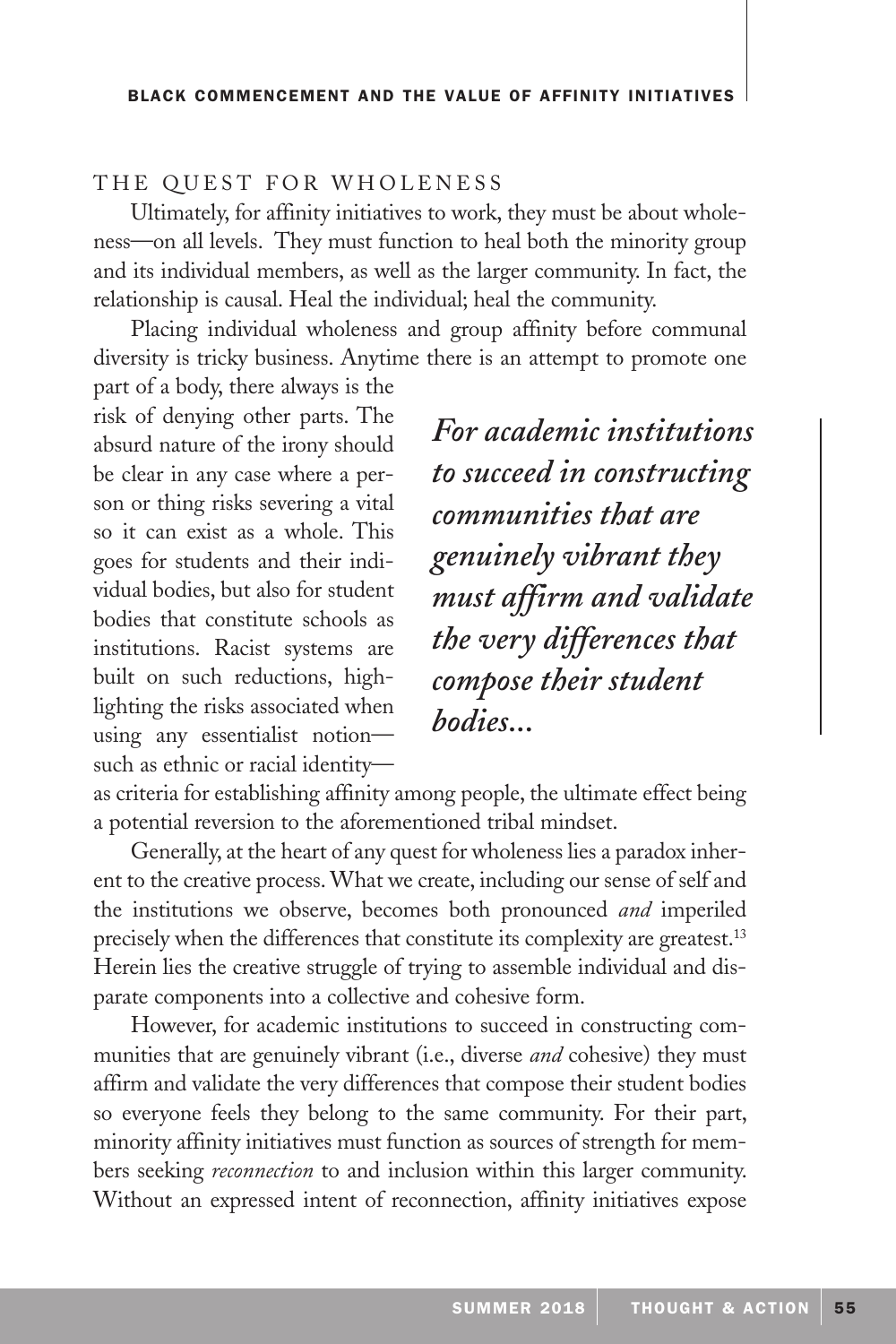themselves to accusations of perpetuating climates of exclusion and purveying hurtful isolation.

The process governing any affinity initiative involves two steps. First is a necessary retreat inwards within the minority group, where, swaddled in the sanctuary of common experiences, members start to feel whole again. As a result, members emerge galvanized and stronger, and better able to engage the second step, which must be re-entry within the larger community. The first step is analytical in nature, involving a descent into "I"; the second step is synthetic, commanding a re-formulation back into "We." Indeed, Harvard Black Commencement 2017 was conceived with this two-step process in mind, as Black students also were slated to attend Harvard's regular commencement two days later.

To the extent we value community at all, affinity ought to be available for every level of self-identification no matter how specific or atomized. More important than the breaking down of identity groups into smaller and smaller sub-groups, however, is the rebuilding that must occur afterwards.

### CONCLUSION

So long as there exists a statistical minority and a corresponding dominant or majority culture, there will exist a psychology that justifies diversity as a pertinent need. So long as there remains in our schools—primary, secondary, and post-secondary—even *one* student who feels vulnerable to the threat of being alienated, invisible, or "othered" based on a minority characteristic, schools should compensate the student with as many systematic forms of emotional support as possible.

Ultimately, the mantle of inclusion is for everyone, not just for minority populations. Consequently, schools need to conceive of plenary forms of inclusion that still somehow maintain an intimate link to concerns affecting minority students. Not only can both be done, they go hand in hand.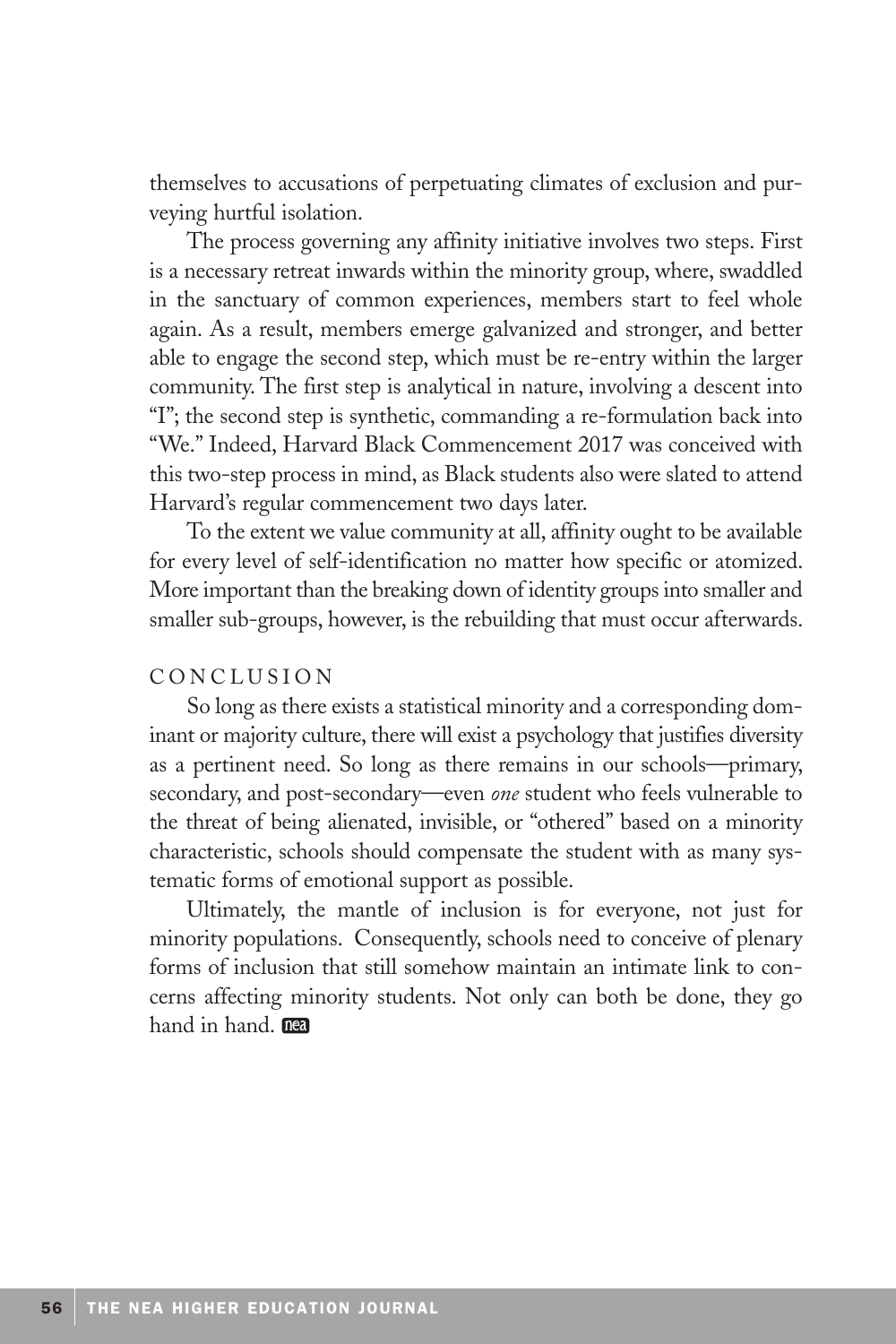# ENDNOTES

- 1. The University of Michigan has been holding such ceremonies for each of its Middle Eastern, Native American, Hispanic, and Black groups of students, and held its first API (Asian Pacific Islander) graduation this year. Many of the California State System schools also have Hispanic graduations. This year was the 42nd Chicano/Latino commencement at Fresno State. Also, Eastern Washington, Illinois State, Florida Atlantic, and Texas State are among the institutions with Lavender Graduations, ceremonies meant to address the interests of those within a school's LGBTQ community.
- 2. National Center for Education Statistics, "Fast Facts."
- 3. Fernandes, "The Majority of Harvard's Incoming Class is Nonwhite."
- 4. As of 2015, the percentage of Hispanic students enrolled in degree-granting postsecondary institutions when compared to all U.S. residents was 17 percent. It was seven percent for Asian/Pacific Islanders, 14 percent for Blacks, and 0.8 percent for American Indian/Alaska Natives. See National Center For Education Statistics, "Fast Facts."
- 5. Binkley, "Black Harvard Students Holding a Graduation of Their Own."
- 6. Bidgood, "Tape Found Over Portraits of Black Harvard Professors."
- 7. Hartocollis, "Harvard Law to Abandon Crest Linked to Slavery."
- 8. Vennochi, "Adam Jones and the Burden of Proof."
- 9. Levenson, "Black Students at Harvard to Hold Their Own Commencement," and Binkley, *op cit.*
- 10. Levenson, *op cit.*
- 11. Tatum explores this bias in what has become her classic meditation on race, *Why Are All the Black Kids Sitting Together in the Cafeteria? And Other Conversations about Race.*
- 12. Mauck's analysis in "Noble and Greenough's Black Alcove" serves as inspiration here.
- 13. For more on this dynamic, consult the introduction to *Race Matters,* p. 8.

# WORKS CITED

Bidgood, J. 2015. "Tape Found Over Portraits of Black Harvard Professors." *New York Times,*  (November 19). Retrieved from: https://www.nytimes.com/2015/11/20/us/tape-found-over-portraits-of-black-harvard-professors.html?action=click&contentCollection=Opinion&module=RelatedCoverage&region=Marginalia&pgtype=article.

Binkley, C. 2017. "Black Harvard Students Holding a Graduation of Their Own." Associated Press, (May 17). Retrieved from: https://www.yahoo.com/news/black-harvard-students-holding-graduation-own-043624239.html

Fernandes, D. 2017. "The Majority of Harvard's Incoming Class is Nonwhite." *Boston Globe,*  (August 3). Retrieved from: https://www.bostonglobe.com/metro/2017/08/02/harvard-incoming-class-majority-nonwhite/5yOoqrsQ4SePRRNFemuQ2M/story.html.

Hartocollis, A. 2016. "Harvard Law to Abandon Crest Linked to Slavery." *New York Times,* (March 4). Retrieved from: https://www.nytimes.com/2016/03/05/us/harvard-law-to-abandon-crestlinked-to-slavery.html.

Levenson, M. 2017. "Black Students at Harvard to Hold Their Own Commencement." Boston Globe, (May 8). Retrieved from: https://www.bostonglobe.com/metro/2017/05/08/black-grad-students-harvard-hold-own-commencement-ceremony/6tGHbUjyz8vLvDNVZwzidL/story.html.

Mauck, A. 2003. "Noble and Greenough's 'Black Alcove.'" NAIS, *Independent Teacher,* (Fall).